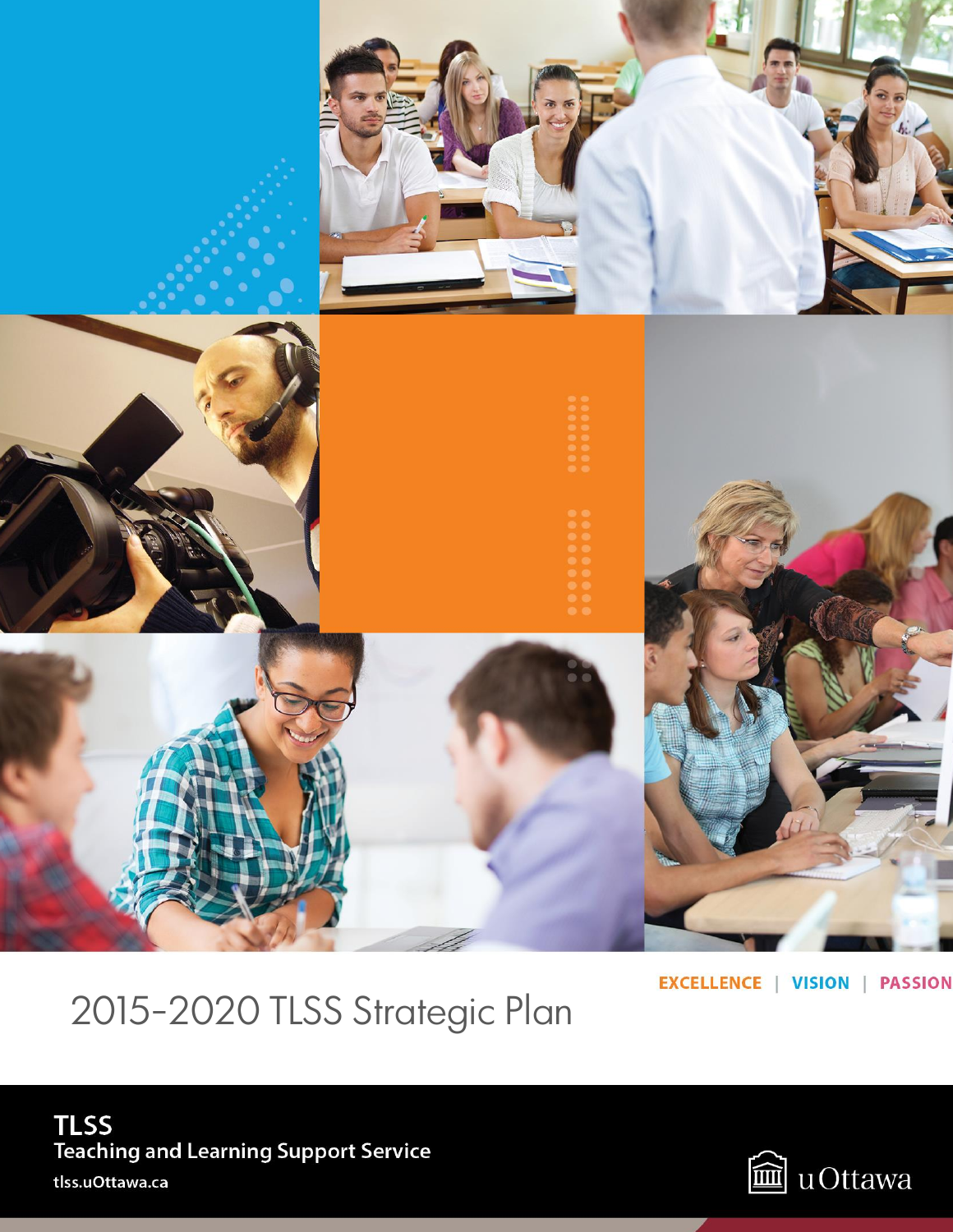# **TABLE OF CONTENTS**

| KEY ACHIEVEMENTS WITHIN THE FRAMEWORK OF THE PREVIOUS STRATEGIC |  |
|-----------------------------------------------------------------|--|
| PIAN                                                            |  |
|                                                                 |  |
|                                                                 |  |
|                                                                 |  |
|                                                                 |  |
|                                                                 |  |
|                                                                 |  |
| CONCLUSION                                                      |  |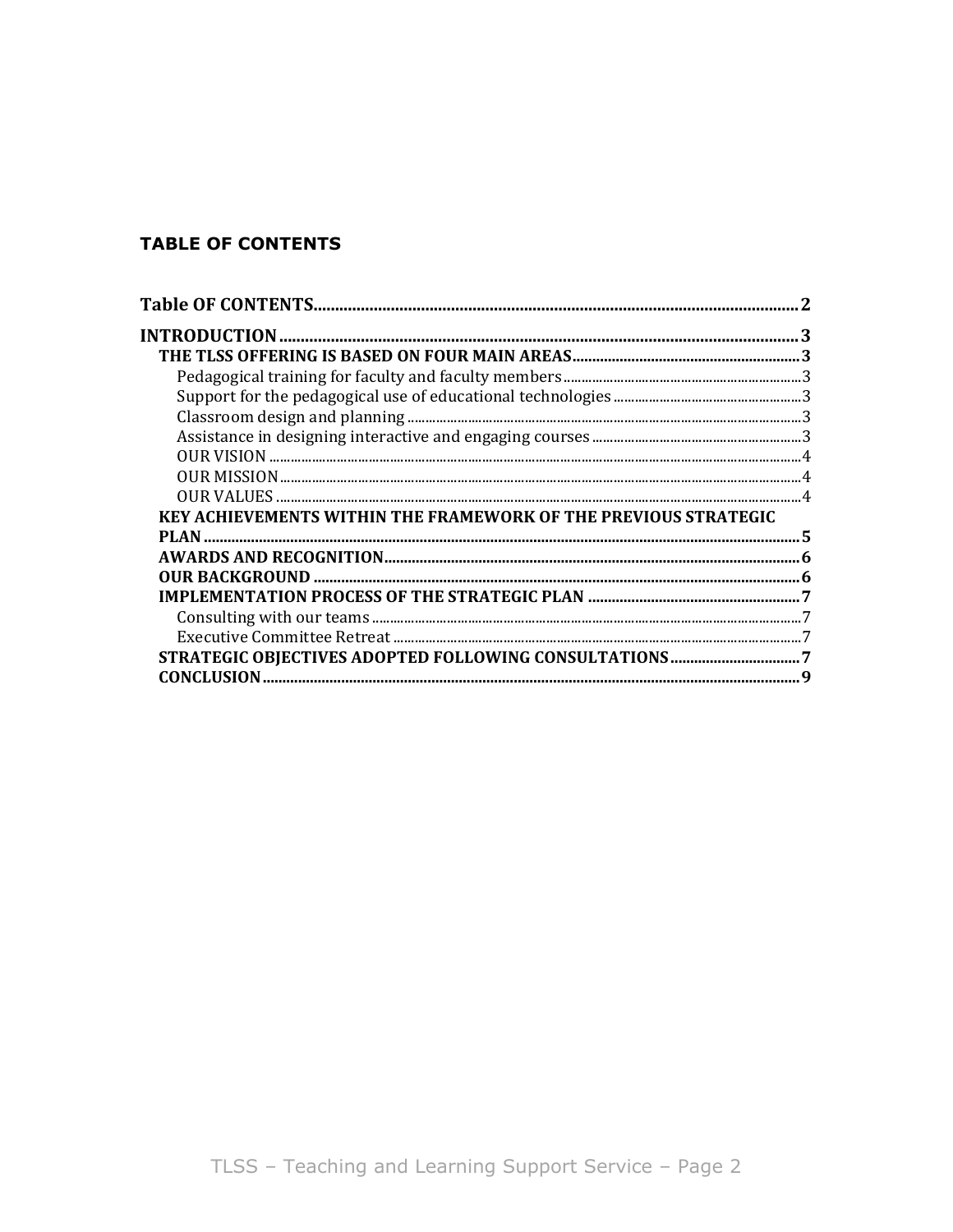# **INTRODUCTION**

At the Teaching and Learning Support Service (TLSS), our work in the fields of university education and technopedagogy is two-fold: we support the efforts of faculty members and we strive make these concepts more engaging to students. Our endeavours with faculty allow us to offer students a flexible, high-quality education and knowledge about the pertinent use of technology, which both have a direct impact on the student experience at the University of Ottawa.

Our team is comprised of professionals in the field of university education and specialists in educational technology in an academic environment. Supported by a team of highly experienced executives, the TLSS has a unique offering that has become essential to the University of Ottawa.

# **THE TLSS OFFERING IS BASED ON FOUR MAIN AREAS**

### **Pedagogical training for faculty and faculty members**

A training and professional development program focused on university education that encompasses individualized consultation services for educational support in teaching, and for faculties who wish to assess and enrich or develop their study programs.

### **Support for the pedagogical use of educational technologies**

Ongoing support for professors who make use of a range of technologies that allow for classroom, online or hybrid teaching as well as video or audio conferences. In addition to, implementation of, and training on, the use of educational technologies following the trends in both education and learning.

### **Classroom design and planning**

Design and selection of equipment for the classroom to provide faculty members with the highest quality teaching materials, thereby facilitating education and the implementation of new pedagogical concepts, such as active and collaborative classroom design.

### **Assistance in designing interactive and engaging courses**

Developers, graphic designers, and course design professionals employ numerous teaching approaches to assist faculty members in developing university courses, learning objects, and learning environments.

These four main areas of focus and the expert team members who make them a reality are the backbone of our strategic plan, also in line with the University of Ottawa's strategy, Destination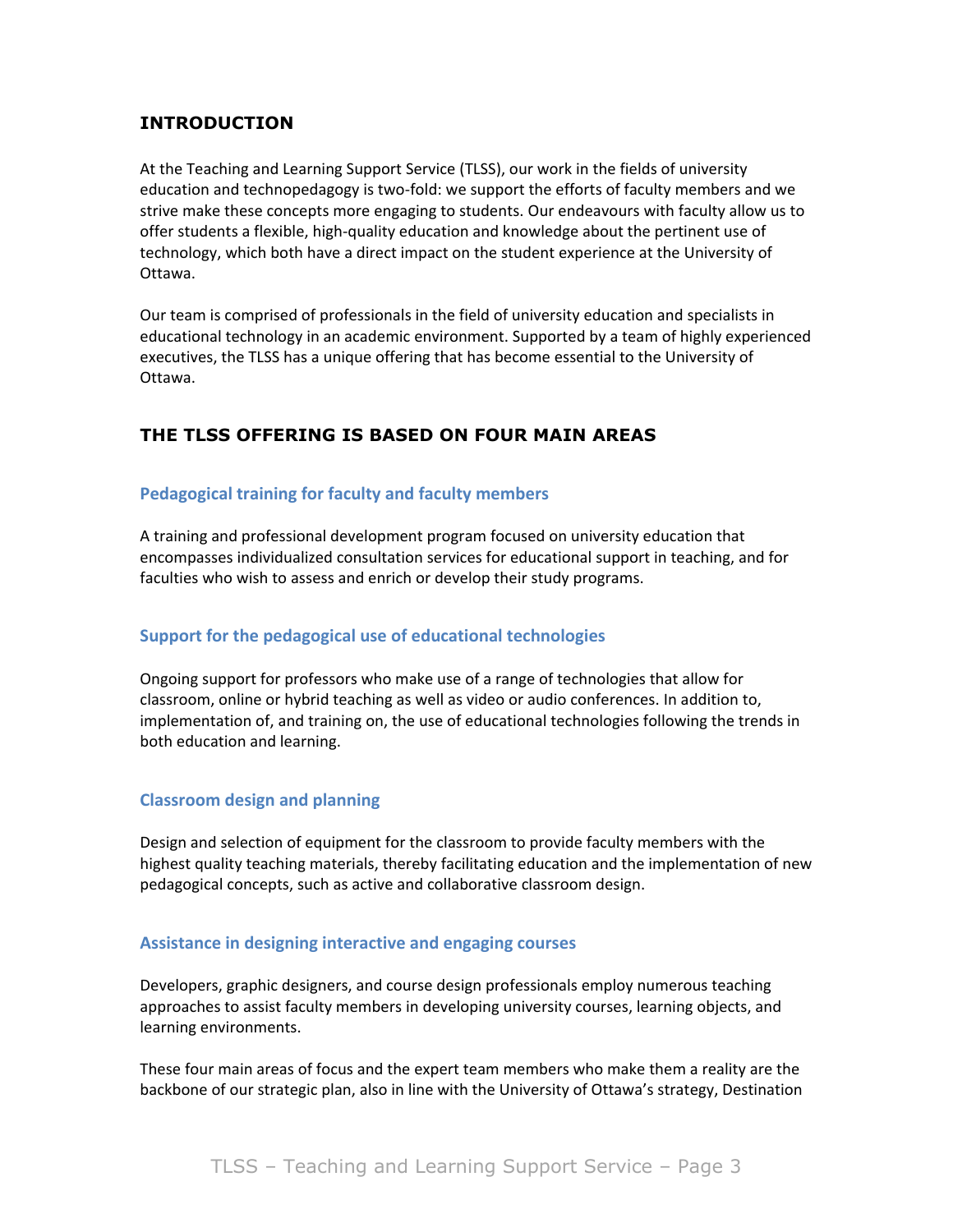2020. Our goal is to establish the University as a place of excellence for both teaching and learning and to ensure that students benefit from an exceptional university experience.

#### **OUR VISION**

We have revised our vision to reflect our actual impact on the University of Ottawa:

''To promote the University of Ottawa as a leader in the fields of teaching and learning.''

#### **OUR MISSION**

We want to support faculty members and enrich university teaching to foster quality learning and enhance the student experience.

#### **OUR VALUES**

Our values are:

#### **Quality Customer Service**

Through its knowledge, the TLSS team is accessible, attentive to your needs, and flexible to support faculty members in their pedagogical development.

#### **Respect and Appreciation**

The TLSS demonstrates respect and appreciation of its team and faculty members and places a great deal of value in their work in the community as well as openness to new ideas and directions.

#### **Innovation and intellectual curiosity**

The TLSS is leading the way in developing methods that characterize university teaching. Our team demonstrates intellectual curiosity and fosters a spirit of learning while staying apprised of current research to expand our knowledge and perfect our skills.

#### **Valuing and fostering quality teaching**

The TLSS imparts preferred pedagogical approaches. It advocates the quality of education to professors, both full-time and part-time, PhD students as well as teaching assistants, and promotes theses methods through communication efforts that reach faculty and students.

#### **Group and individual expertise**

The TLSS has gathered a team of diverse individuals who possess a broad range of skills and experience to create an environment that inspires professional development and the use of leading edge technologies. Its expertise is based on an environment where interactions between professors, other institutions, and TLSS team members create a renewed and improved teaching experience.

#### **Quality Achievements**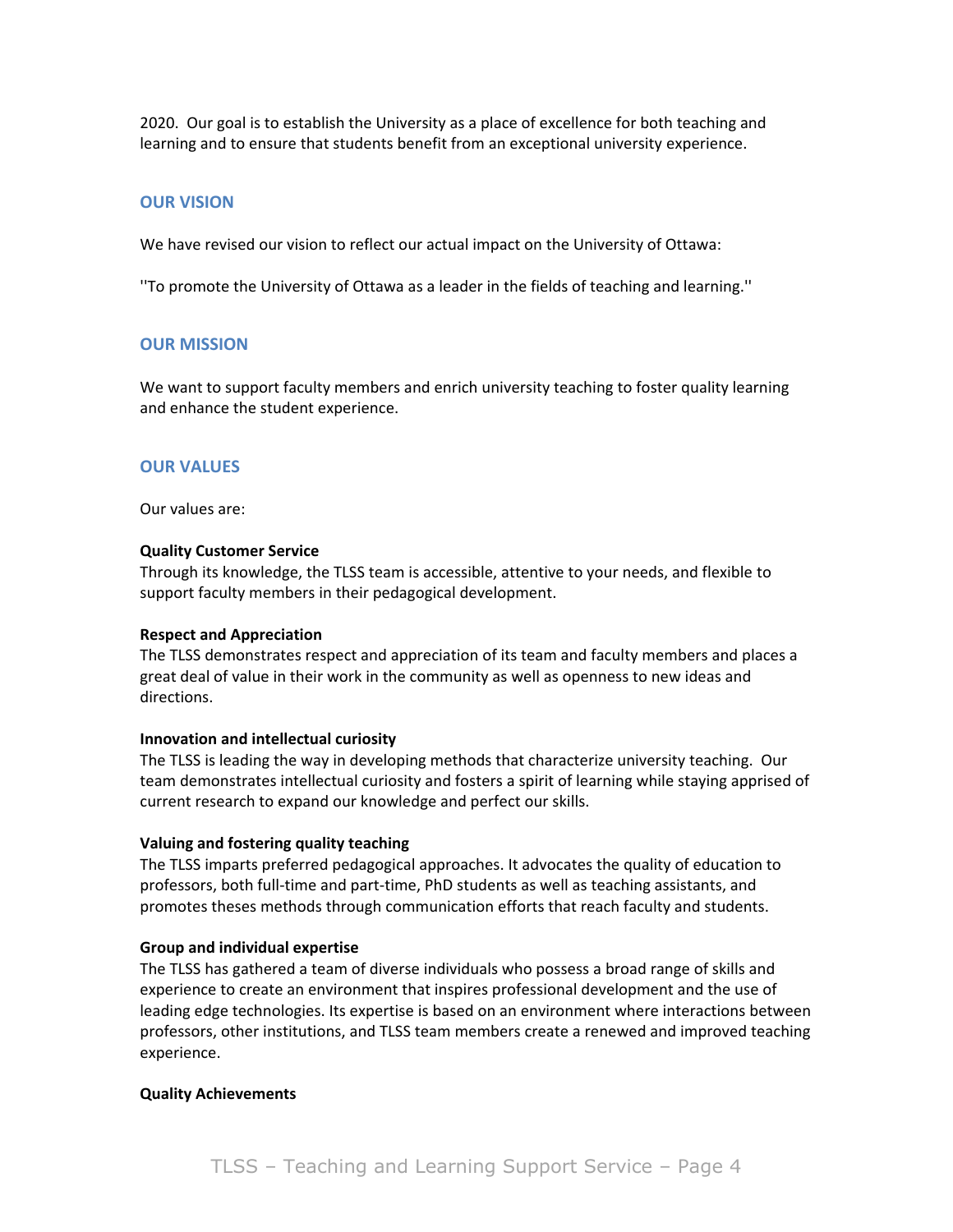The TLSS team members and each of their actions are detail-oriented to ensure that their support and their accomplishments are of the utmost quality and respect planned deadlines.

#### **Collaboration**

To ensure that the University of Ottawa is positioned as a leader in the field of university teaching, the TLSS must work in partnership with other large-scale institutions and organizations. This collaboration will allow them to learn from other initiatives and build upon their expertise, as well as share their experiences and accomplishments.

*By its vision, mission, and values, the TLSS team has implemented numerous successful projects that have also gained sizeable recognition (See following page).* 

### **KEY ACHIEVEMENTS WITHIN THE FRAMEWORK OF THE PREVIOUS STRATEGIC PLAN**

The TLSS combines services that guide and support professors as well as students throughout their teaching and learning career to influence their experience in a positive manner. There were numerous initiatives set forth and managed by the TLSS in its previous 5-year strategic plan that have marked the evolution of the University of Ottawa's culture.

Here are a few examples:

**Activities for new professors**: organize and host leisure and training activities to welcome and direct new groups of educators while continuing to establish and promote the University of Ottawa brand.

**Program assessment (undergraduate and graduate levels):** implement support processes and resources for each program in partnership with the Faculty of Graduate and Postdoctoral Studies.

**Manage the Blended Learning Initiative**: coordinate and apply the broad scale development of hybrid courses (including classroom sessions and online presentations of sizable segments of learning activities originally destined for the classroom) that help transform and guide the University of Ottawa in its mission to make education more flexible by capitalizing on evolving technologies for the benefit of pedagogy.

**Blended and Traditional Course Design Institute:** surrounded by a team of experts in their respective pedagogical and technological fields, professors work collaboratively on every course component through activities in line with their expertise.

**Online course development:** working together with faculties, the TLSS fosters and develops courses that are exclusively online. The TLSS oversaw the development of numerous online (and blended) courses in an initiative by the Vice-President Academic and Provost. Since 2014, he has also managed various proposals from the Ontario Ministry of Education, supported faculty, program directors and professors concerning the development of online courses. These courses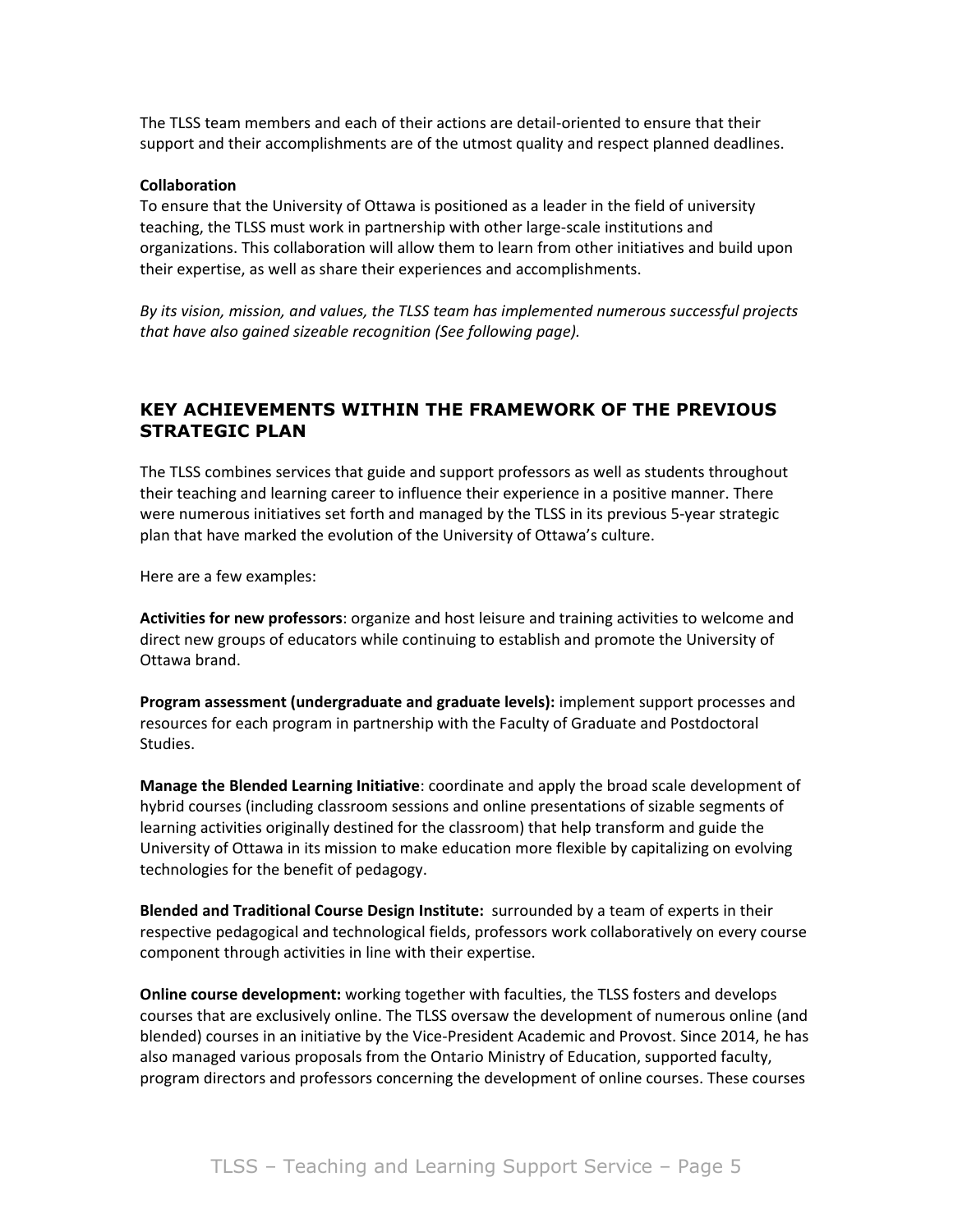will eventually be placed on a provincial portal thereby allowing every student in Ontario a greater access to postsecondary education.

**MOOC - Massive online open courses:** aware of the rising popularity of MOOCs and their potential role in democratizing knowledge and promoting the expertise of its institution, the University of Ottawa has launched its first series of MOOCs in French. This pilot project allows us to measure the amount of effort required to implement the structures and resources necessary to develop courses in both official languages. It allows the TLSS to assess technological challenges and production costs associated to this type of full-scale project.

# **AWARDS AND RECOGNITION**

Every year the TLSS receives national and international recognition and excellence awards:

- Prix du recteur pour l'excellence du service
- Two AMX Canada Innovation Awards
- Award from the Canadian Network for Innovation in Education
- Video message from the 2014 President highlighting the University of Ottawa's assets and TLSS's accomplishments (with a particular focus on the state-of-the-art facilities in their classrooms)
- Leadership Award from the Canadian Network for Innovation in Education
- Award of Excellence from the Canadian Network for Innovation in Education in the category ''Excellence and Innovation in the Integration of Technology in Instructional Design.''
- Award of Excellence from the Canadian Network for Innovation in Education in the category ''Excellence and Innovation in the Integration of Technology in a Formal or Non-Formal Educational Program'', attributed to the Centre for e-Learning (2015)

# **OUR BACKGROUND**

With our previous TLSS strategic plan having expired at the end of 2014, we began a comprehensive strategic planning exercise to develop a framework that would guide our efforts through the next five years.

The continuous evolution of pedagogy and technology used in postsecondary education, such as increased development of online courses, multiple initiatives in relation to blended learning, increased interest and criticism of massive online open courses (MOOC) and similar programs, offers us many opportunities to demonstrate our knowledge in each of our respective fields.

We must also involve our employees more and more throughout this process, as exemplified in the preparatory consultation that took place before the strategic orientation exercise, and continue to do so at every stage thereby allowing us to skillfully define areas of activity as well as performance indicators.

We have created a flexible plan that will evolve according to our needs, but that will also allow us to measure the impact of our ongoing efforts in reaching our strategic goals through the use of specific benchmarks.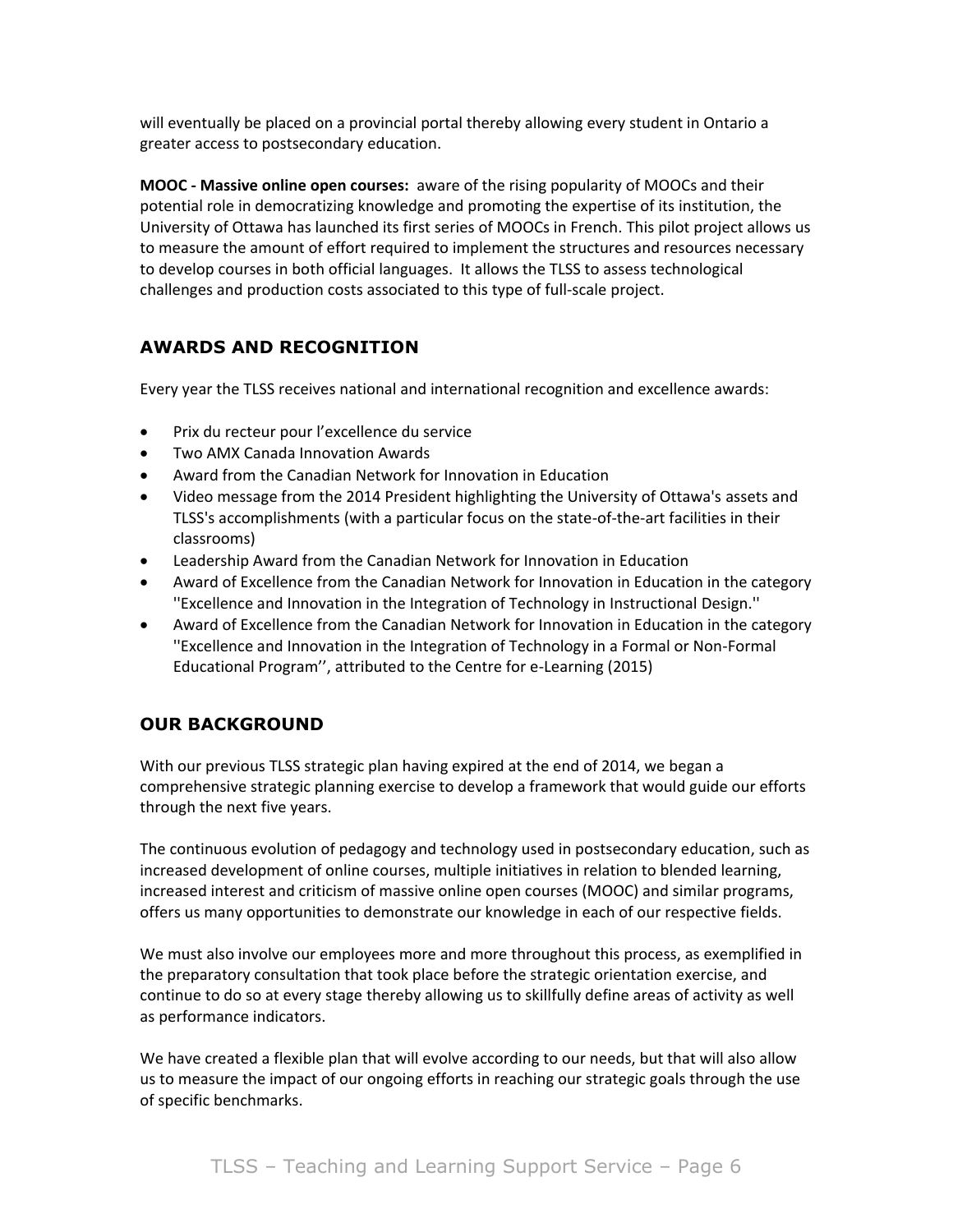To firmly anchor our actions, we have redefined our vision. It closely resembles our previous planning yet positions us as a key player in the University of Ottawa's ongoing efforts to improve teaching, learning, and the overall student experience.

## **IMPLEMENTATION PROCESS OF THE STRATEGIC PLAN**

### **Consulting with our teams**

In April and May 2014, members of the TLSS participated in a SWOC analysis to assess our strengths, weaknesses, opportunities, and challenges.

Using this same tool, we have also consulted with:

- Professors and teaching assistants
- deans and vice deans

### **Executive Committee Retreat**

The Executive Committee also completed their own SWOC analysis during their retreat, where members acknowledged and analyzed the results of various SWOC analyses.

The themes that were selected and identified as most important for the participating groups were compared with those highlighted by the Directors to define possible variances: it has since been concluded that there are very few discrepancies and that all members share the same vision.

### **STRATEGIC OBJECTIVES ADOPTED FOLLOWING CONSULTATIONS**

The five goals that were identified allow us to uphold the quality of our current services and continue to respond to the needs of the faculty members and our mandate.

These goals have a direct impact on the University of Ottawa's strategic plan: Destination 2020.

- 1. Focus on our employees
	- Take into consideration each's expertise and strength;
	- Promote teamwork:
	- Place value on individual and team achievements;
	- Allow each team member to continue its professional development in his or her field of expertise and continue acquiring new skills;
	- Identify financial resources to create permanent employment from contract positions, of three years or more, that are crucial to the efficient functioning of the service.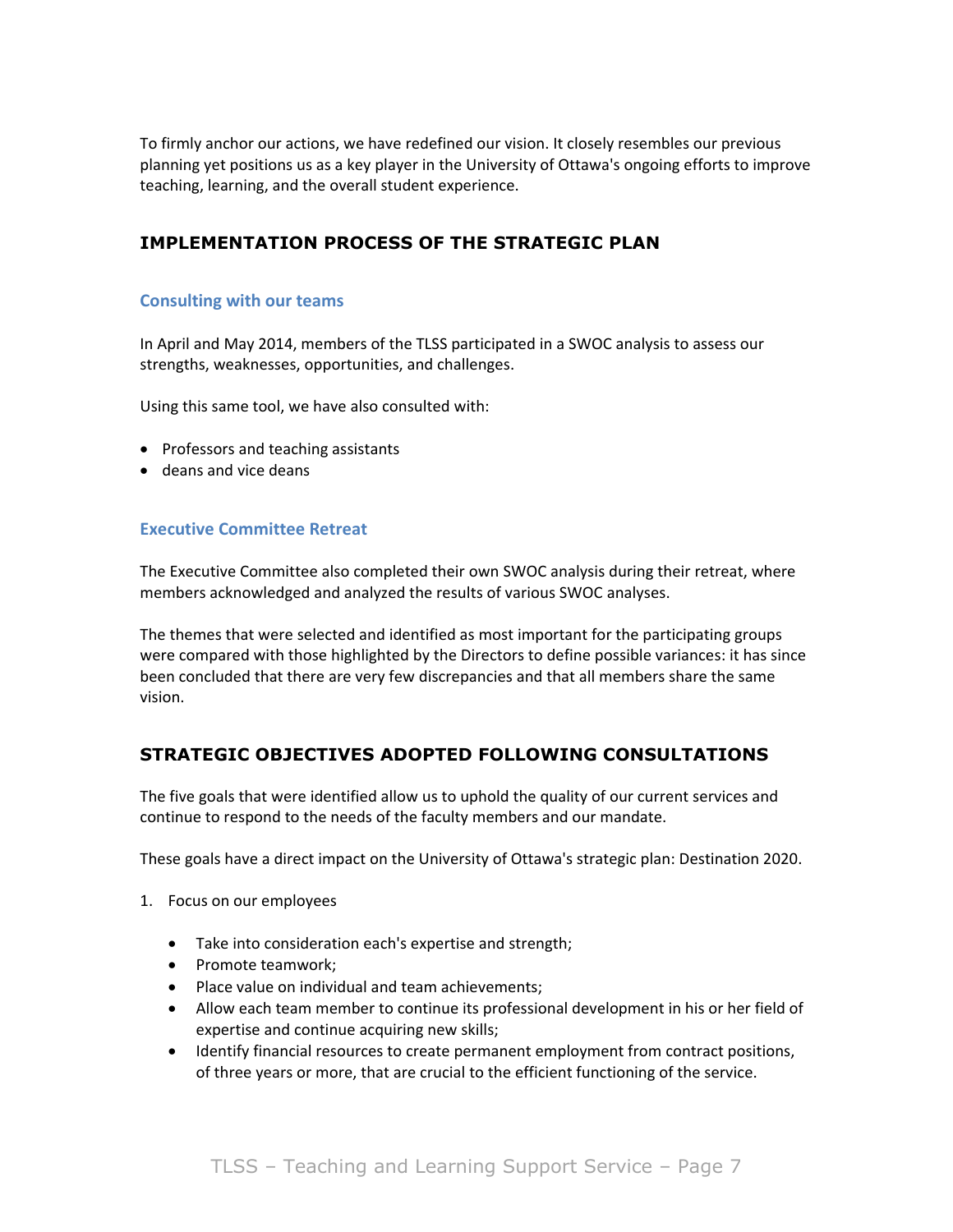- 2. Communicate with our partners
	- Inform the university community of the services and support we offer;
	- Change the perception of our service as working in silos (four sectors) and adapt our communication strategy to promote our services;
	- Refresh our website that acts as the cornerstone of our overall evolution and implement a global communications plan;
	- Develop new communication tools.
- 3. Evaluate and streamline the TLSS structure
	- Define the roles and responsibilities of each TLSS sector to create a single entry point to our services;
	- Assess the possibilities of moving our teams to one unique location to create new synergy and remove the current silo effect;
	- This strategy would strengthen our commitment toward creating one unique window for our services;
	- Identify the areas of convergence to take better advantage of available opportunities and move forward with the necessary changes to improve our service offer;
	- Reorganize the structure of the four sectors to encourage economies of scale;
	- Consolidate the organizational structure following the forthcoming retirement of certain employees;
	- Implement a succession plan for senior management and employees planning to retire.
- 4. Consolidate and expand our partnerships
	- Share our successes with other universities throughout the province, Canada and the rest of the world by promoting our knowledge and expertise;
	- Develop new strategies and services with the assistance of faculties and other institutions;
	- Encourage faculty members to develop collaborative relationships through their courses with other universities throughout Ontario;
	- Work in collaboration with faculties, programs, etc., on a number of large-scale projects.
- 5. Focus on the university community
	- Develop collaborative relationships with faculties, programs, professors, etc.;
	- Develop training activities and instructional resources;
	- Value teaching and the work of professors who exemplify open-mindedness and innovation through their teaching methods;
	- Offer quality training to educators to equip them to deliver training workshops in the future.